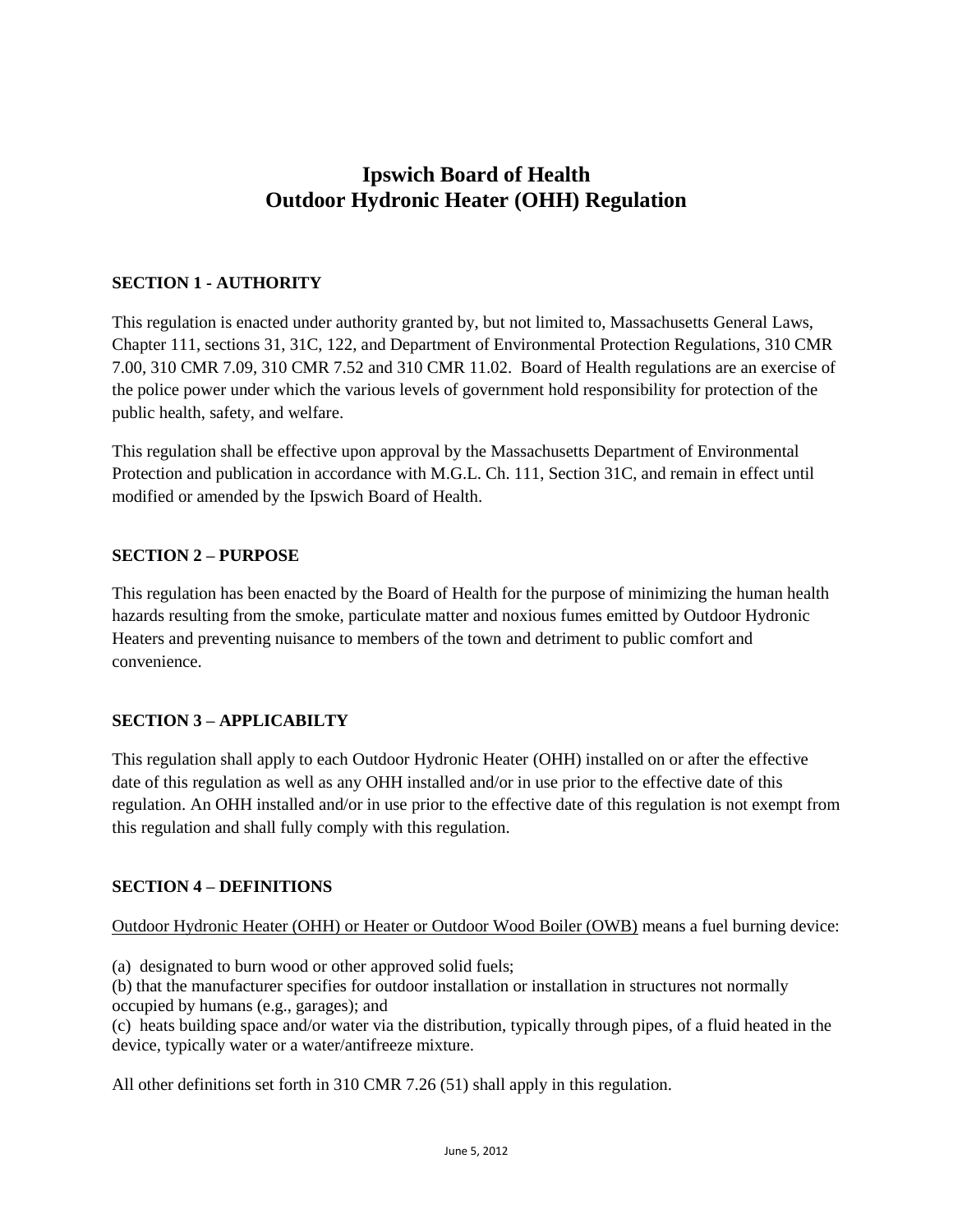#### **SECTION 5 - REQUIREMENTS**

- 1. On and after the effective date of this regulation no person shall:
	- a. Site, install, allow the installation of, or operate an OHH unless it is installed at least 500 feet from any building owned by another party and the permanent stack of the OHH extends at least 2 feet higher than the peak of any roof structure located within 150 feet of the OHH. The permanent stack shall be a minimum of 18 feet in height.
	- b. Site, install, allow the installation of, or operate an OHH unless it has been permitted by the Board of Health.
- 2. The manufacturer's specifications for the installation and use of the OHH shall be complied with except where they are in conflict with this regulation; and in such event, the more restrictive specification or requirement shall apply.
- 3. The OHH shall be installed by licensed contractors once the appropriate approvals or permits have been obtained. Said approvals or permits may need to be obtained from the following entities; Zoning Board of Appeals, Building Department, Inspector of Wires, Plumbing Inspector and Conservation Agent or Commission.
- 4. No person shall operate an OHH unless it has been approved by all appropriate authorities.
- 5. An OHH installed and/or in use prior to the effective date of this regulation shall fully comply with this regulation by February 28, 2013.

#### **SECTION 6 – PERMITS AND WRITTEN PLANS**

- 1. An OHH Permit shall be obtained from the Board of Health prior to the installation of an OHH. The permitting process shall include the submission of an application, a detailed site plan prepared and stamped by a Massachusetts Professional Registered Engineer, the manufacturer's owner manual, a copy of the certification that the particular unit chosen meets the appropriate emission standard and the permit fee. The fee shall be determined by the current Board of Health Fee Schedule.
- 2. The detailed site plan shall be of suitable scale (one inch  $=$  40 feet or fewer) and shall include depiction of:
	- a. the street number and the tax map number and lot number;
	- b. the legal boundaries of the applicant's property and all streets adjacent to it;
	- c. the proposed location and dimensions of the OHH;
	- d. distances from the OHH to the applicant's property lines;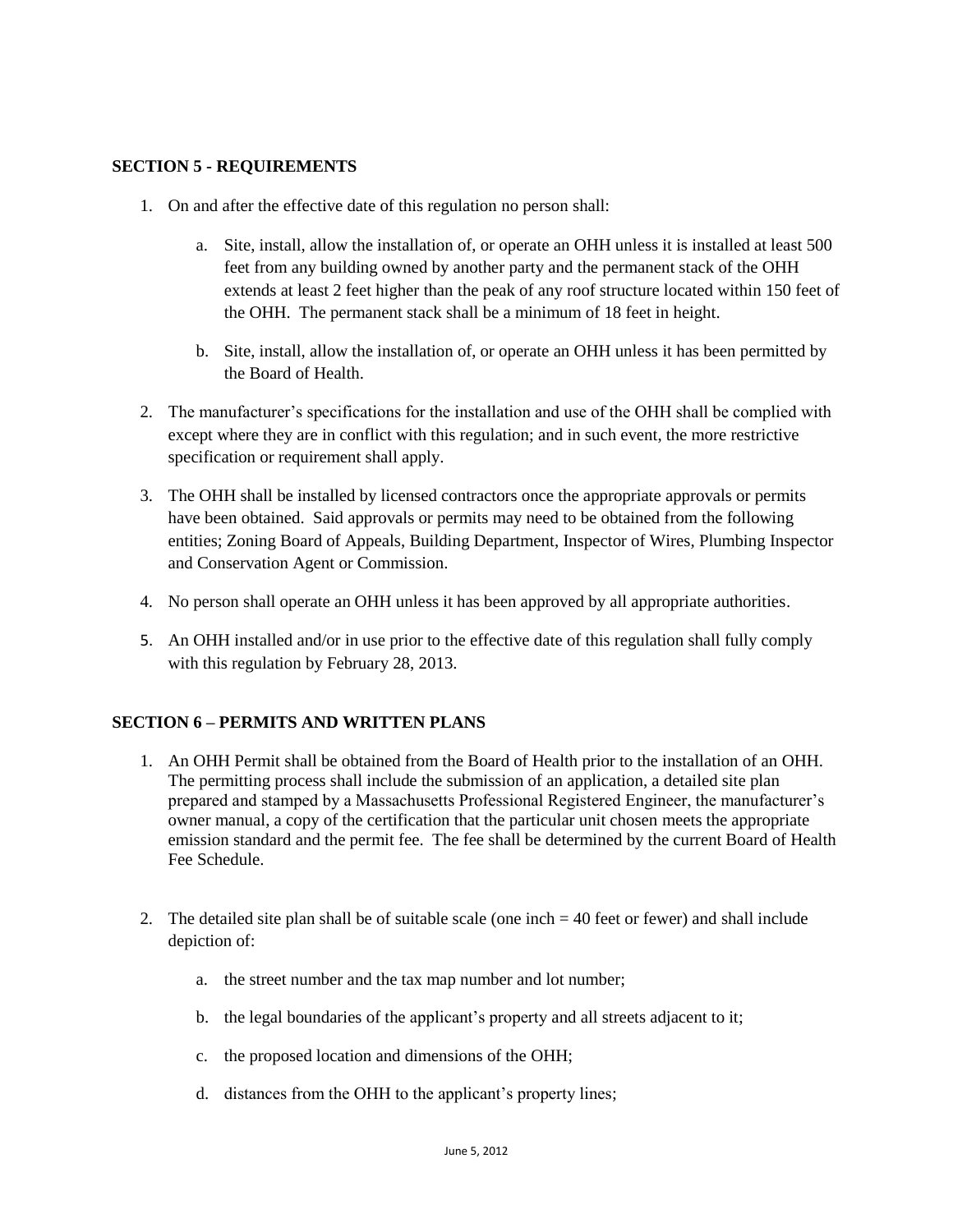- e. the location of all building(s) existing within 500 feet of the proposed location of the OHH and the distances to said building(s);
- f. identification of all building(s) to be served by the OHH and the associated exterior plumbing to the OHH;
- g. the location of water lines, private wells and subsurface sewage disposal systems within 500 feet of the proposed location of the OHH;
- h. current zoning of the adjacent properties;
- i. the elevation of the highest peak of all roof structures located within 150 feet of the OHH; and
- j. the proposed elevation of the top of the OHH's permanent stack.
- 3. The manufacturer's owner manual including operation and maintenance instructions for the OHH. The application shall identify which model is being proposed.

#### **SECTION 7 – VARIANCES**

- 1. Every request for a variance shall be in writing and shall make reference to the specific provision of this regulation for which a variance is sought.
- 2. No application for a variance shall be complete until the applicant has notified all occupants and owners of all building(s) existing within 500 feet of the proposed location of the OHH and the board of health of the adjacent municipality if the unit is within 500 feet of an adjacent municipality, by certified mail at his/her own expense at least ten days before the Board of Health meeting at which the variance request will be on the agenda. The notification shall reference the specific provisions of this regulation from which a variance is sought and the date, time and place where the application will be discussed. A copy of the notice and proof of certified mail delivery shall be given to the Board of Health prior to the hearing.
- 3. When a request is received a hearing shall be scheduled at the next regularly scheduled Board of Health meeting.
- 4. The Board of Health may vary the application of any provision of this regulation when, in its opinion:
	- a. the enforcement thereof would be manifestly unjust, considering all the relevant facts and circumstances of the individual case;
	- b. the granting of the variance shall not in any way impair the public and/or interfere with the right of parties-in-interest to peaceful enjoyment of his or her home or property; and
	- c. the same degree of public health protection can be achieved without strict application of the specific provision of this regulation for which a variance is sought.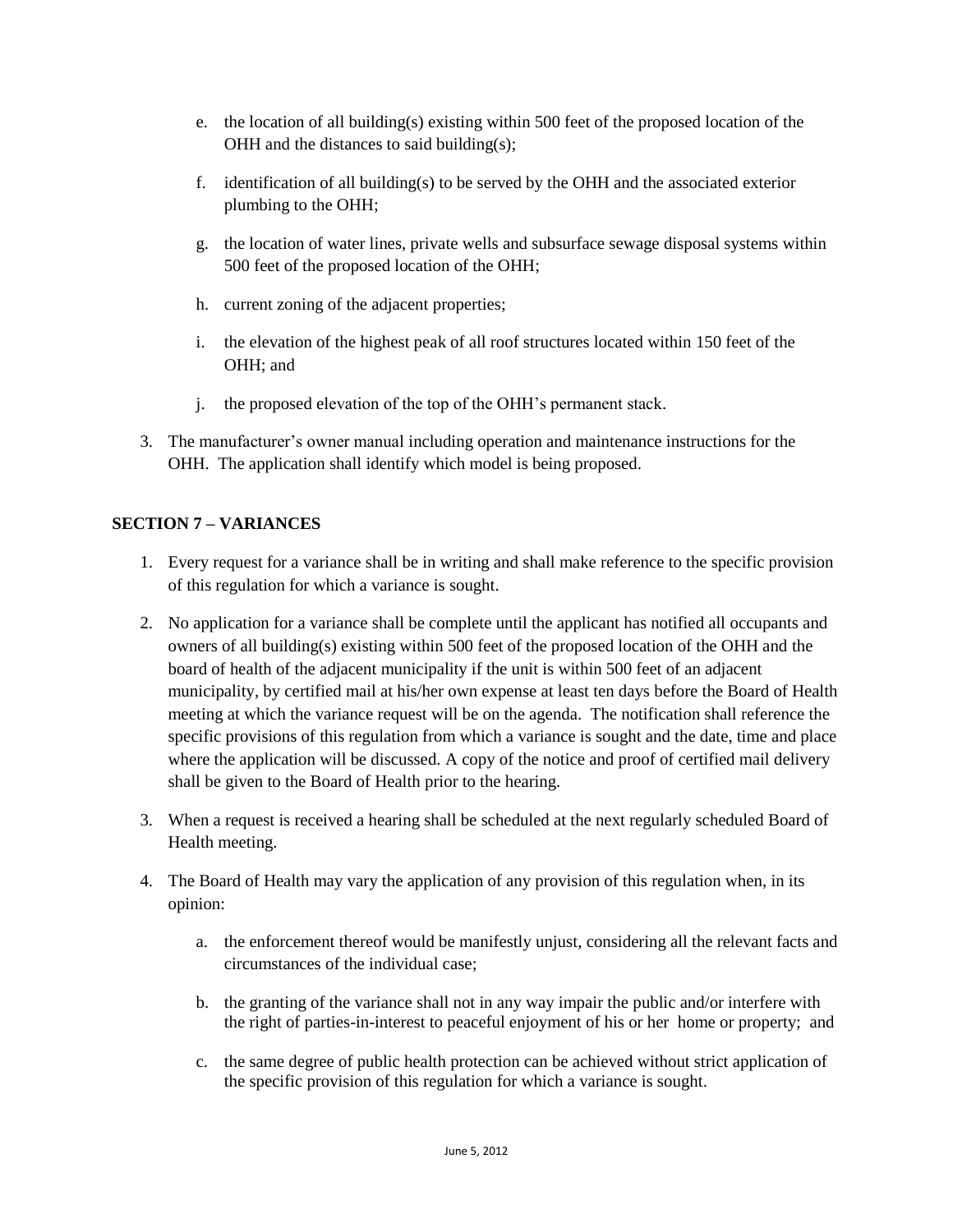- 5. Any variance granted shall be in writing. Any denial of a variance shall also be in writing and shall contain a brief statement of the reasons for the denial. A copy of each variance shall be available to the public at all reasonable hours in the Health Office.
- 6. The Board of Health may issue variances subject to such conditions as it deems necessary to protect public health and the environment.

## **SECTION 8 – ENFORCEMENT**

- 1. If an OHH is installed or operated in violation of this regulation, the Board of Health or its agent is authorized to issue notices of violation, cease and desist orders, other administrative enforcement orders, and take any other legal action to compel compliance with this Regulation.
- 2. If an OHH is operated in a manner that constitutes a potential threat to public health, safety and welfare, or is a nuisance, the Board or its agent shall issue an order to cease operation of the OHH.
- 3. The Board or its agent may take enforcement action deemed appropriate and lawful, including but not limited to, non-criminal disposition, civil action for injunctive relief, and/or monetary damages.
- 4. A party aggrieved by an order shall have the right to request a hearing before the Board of Health. Said request must be in writing and received by Health office within seven (7) days of receipt of the order. At said hearing, the aggrieved party shall have the right to be represented by an attorney and present witnesses and documentary evidence as to why the order should be modified or withdrawn.

#### **SECTION 9 – PENALTIES**

Whoever violates any order, rule or regulation promulgated or adopted under the provisions of Massachusetts General Laws, Chapter 111, sections 31C shall be punished, for the first offense, by a fine of not less than one thousand nor more than five thousand dollars and for a subsequent offense, by a fine of not less than five thousand nor more than ten thousand dollars. Each day or part thereof of violation of such an order, rule or regulation whether such violation be continuous or intermittent, shall be construed as a separate and succeeding offense.

#### **SECTION 10 – SEVERABILITY**

In the event that any section or provision of this regulation is found to be invalid or unconstitutional, the remaining sections shall not be affected and shall remain in full force and effect.

Hearing Notices Published: June 14, 2012 and June 21, 2012